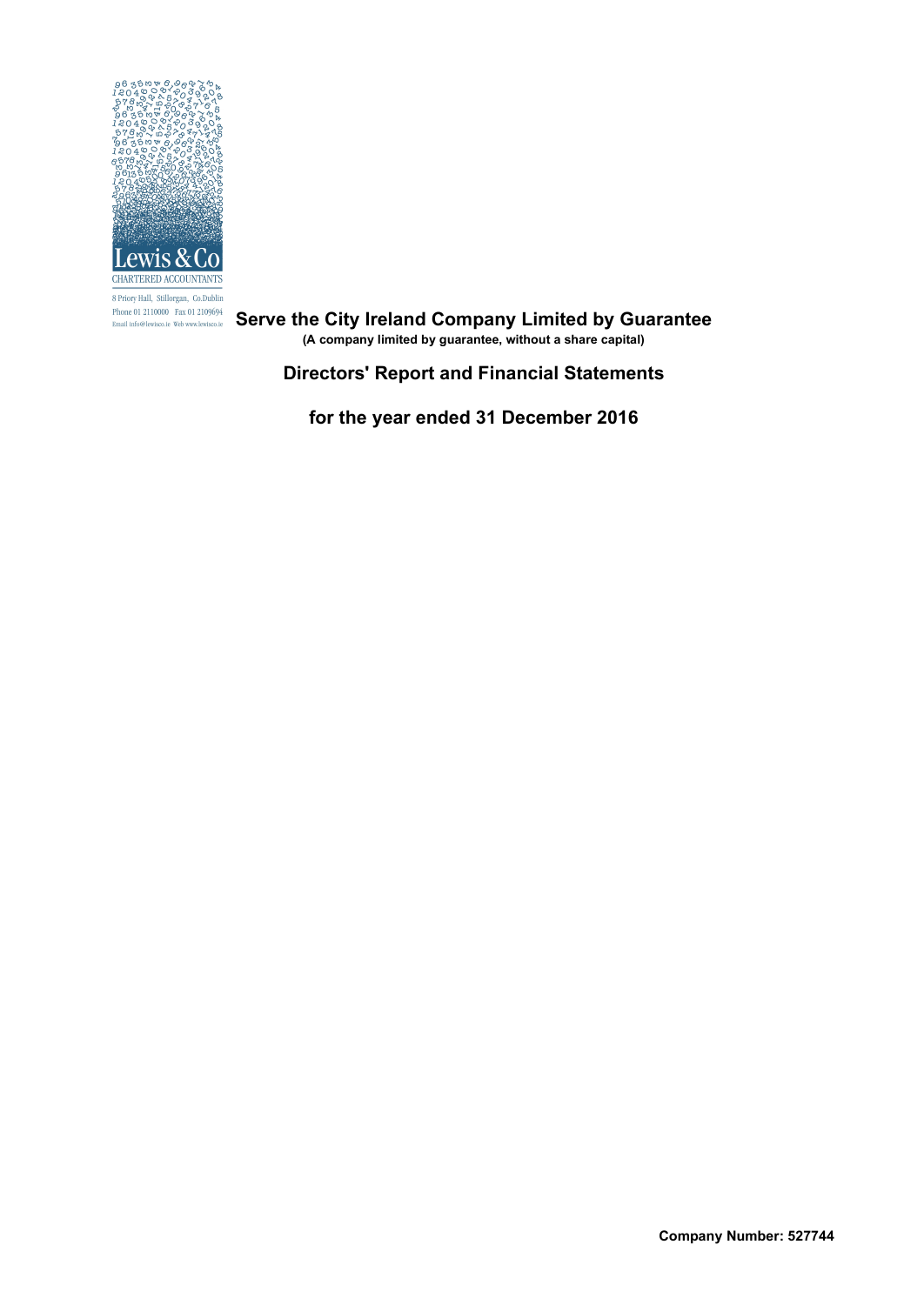# **Serve the City Ireland Company Limited by Guarantee (A company limited by guarantee, without a share capital) CONTENTS**

|                                                             | Page            |  |
|-------------------------------------------------------------|-----------------|--|
| Directors and Other Information                             | $\mathbf{3}$    |  |
| Directors' Report                                           | 4               |  |
| Directors' Responsibilities Statement                       | $6\phantom{1}6$ |  |
| Independent Auditor's Report                                | $\overline{7}$  |  |
| Income and Expenditure Account                              | 8               |  |
| <b>Balance Sheet</b>                                        | 9               |  |
| Reconciliation of Members' Funds                            | 10              |  |
| <b>Cash Flow Statement</b>                                  | 11              |  |
| Notes to the Financial Statements                           | $12 - 14$       |  |
| Supplementary Information on Income and Expenditure Account | 16              |  |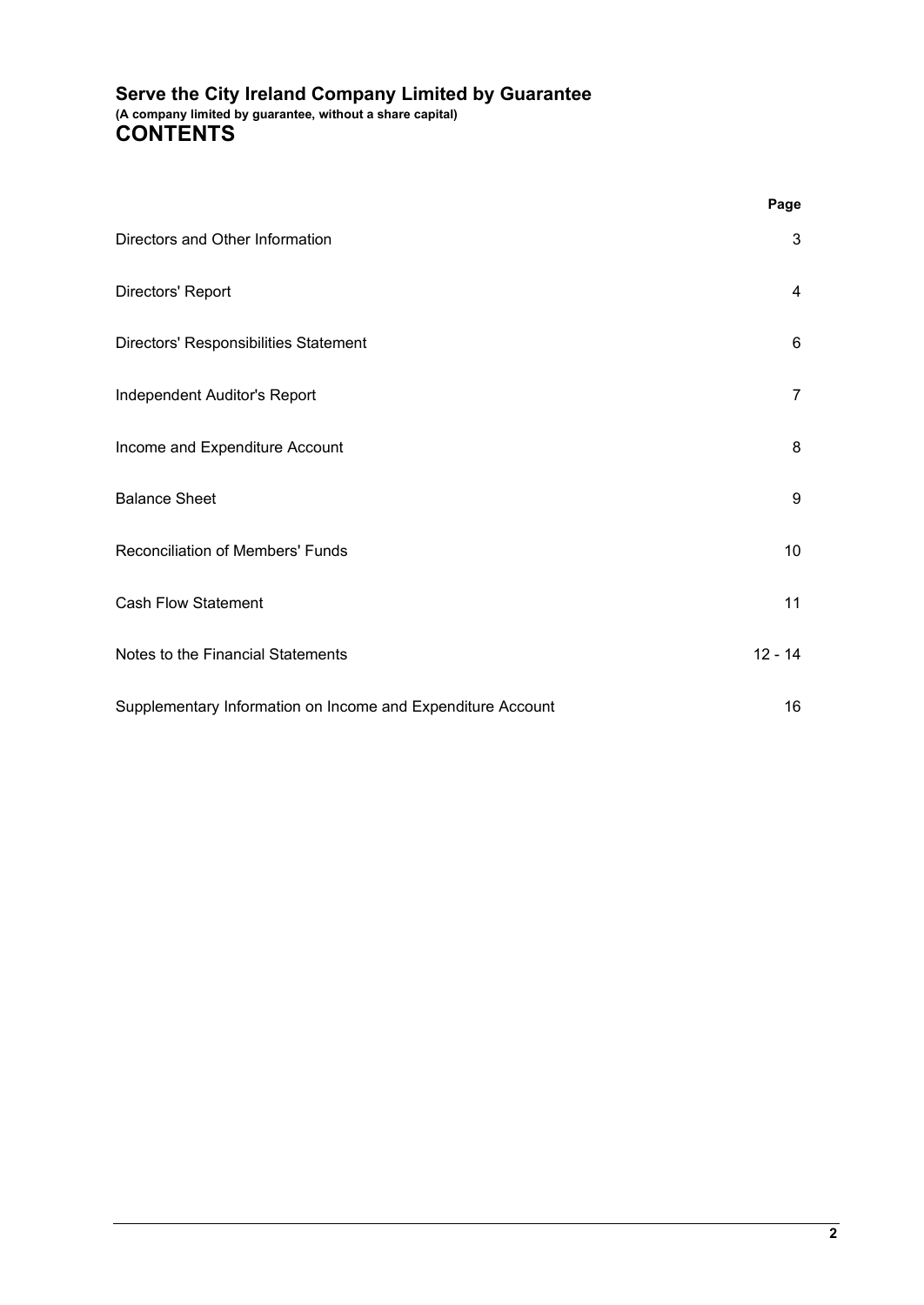## **Serve the City Ireland Company Limited by Guarantee (A company limited by guarantee, without a share capital) DIRECTORS AND OTHER INFORMATION**

| <b>Directors</b>                              | <b>Richard Bourke</b><br>Ronan Coffey<br>Edwina Dewart (Appointed 1 December 2016)<br>Alan McElwee<br>Paul Kerr<br>Cormac Shaw |
|-----------------------------------------------|--------------------------------------------------------------------------------------------------------------------------------|
| <b>Company Secretary</b>                      | Paul Kerr                                                                                                                      |
| <b>Company Number</b>                         | 527744                                                                                                                         |
| <b>Registered Office and Business Address</b> | 3 Ticknock Grove<br><b>Ticknock Hill</b><br>Sandyford<br>Co Dublin                                                             |
| <b>Auditors</b>                               | Lewis & Co<br><b>Chartered Accountants and Registered Auditors</b><br>8 Priory Hall<br>Stillorgan<br>Co Dublin                 |
| <b>Bankers</b>                                | Allied Irish Banks Plc<br>Stillorgan<br>Co Dublin                                                                              |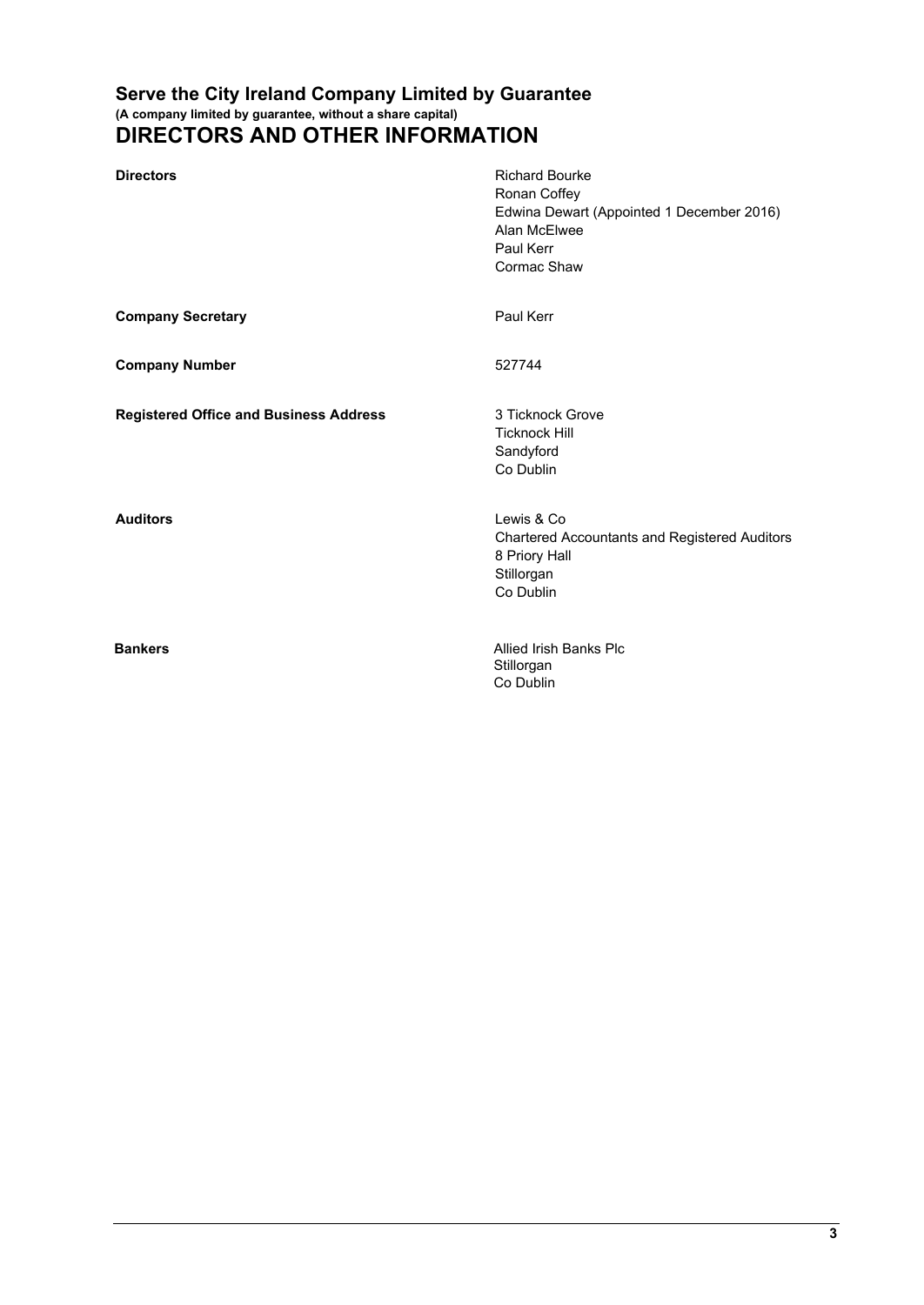**(A company limited by guarantee, without a share capital)**

# **DIRECTORS' REPORT**

for the year ended 31 December 2016

The directors present their report and the audited financial statements for the year ended 31 December 2016.

#### **Principal Activity and Review of the Business**

To provide for the relief of poverty and economic hardship, to advance education and to work in partnership with poor communities to improve the quality of people's lives through sustainable programmes for the most vulnerable and disadvantaged groups.

The Company is limited by guarantee not having a share capital.

There has been no significant change in these activities during the year ended 31 December 2016.

#### **Principal Risks and Uncertainties**

The company faces risks and uncertainties which would include but are not limited to the current world and local economic situtaion, its effect on donations and contributions in the area of Serve The City's fundraising. The directors of the company manage these risks by ensuring that the company has adequate current financial support and by actively seeking out new sources of income.

#### **Financial Results**

The surplus/(deficit) for the year amounted to  $\epsilon$ 3,609 (2015 -  $\epsilon$ (1,185)).

At the end of the year the company has assets of €8,984 (2015 - €5,294) and liabilities of €1,004 (2015 - €923). The net assets of the company have increased by €3,609.

#### **Directors and Secretary**

The directors who served throughout the year, except as noted, were as follows:

Richard Bourke Ronan Coffey Edwina Dewart (Appointed 1 December 2016) Alan McElwee Paul Kerr Cormac Shaw

The secretary who served throughout the year was Paul Kerr

In accordance with the Articles of Association, the directors retire by rotation and, being eligible, offer themselves for re-election.

#### **Future Developments**

The company plans to continue its present activities and maintain its current level of activity.

#### **Post Balance Sheet Events**

There have been no significant events affecting the company since the year-end.

#### **Auditors**

The auditors, Lewis & Co, (Chartered Accountants) have indicated their willingness to continue in office in accordance with the provisions of Section 383(2) of the Companies Act, 2014.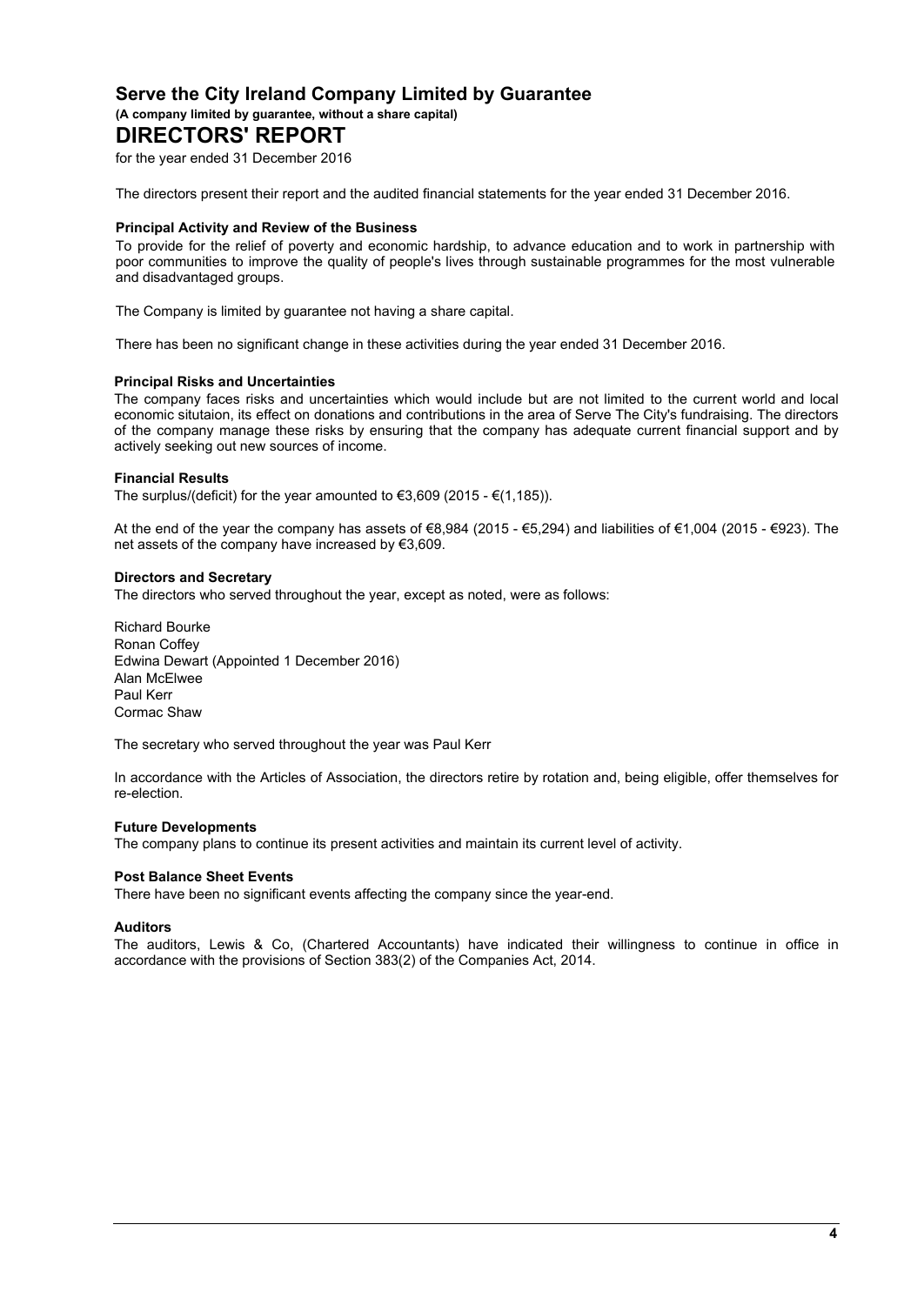**(A company limited by guarantee, without a share capital)**

# **DIRECTORS' REPORT**

for the year ended 31 December 2016

#### **Accounting Records**

To ensure that adequate accounting records are kept in accordance with Sections 281 to 285 of the Companies Act 2014, the directors have employed appropriately qualified accounting personnel and have maintained appropriate computerised accounting systems. The accounting records are located at the company's office at 3 Ticknock Grove, Ticknock Hill, Sandyford, Co Dublin.

**\_\_\_\_\_\_\_\_\_\_\_\_\_\_\_\_\_\_\_\_\_\_\_\_\_\_\_\_\_\_\_\_\_\_ \_\_\_\_\_\_\_\_\_\_\_\_\_\_\_\_\_\_\_\_\_\_\_\_\_\_\_\_\_\_\_\_\_\_**

**Signed on behalf of the board**

**Cormac Shaw Alan McElwee**<br> **Director Alan McElwee Director Director**

**23 June 2017 23 June 2017**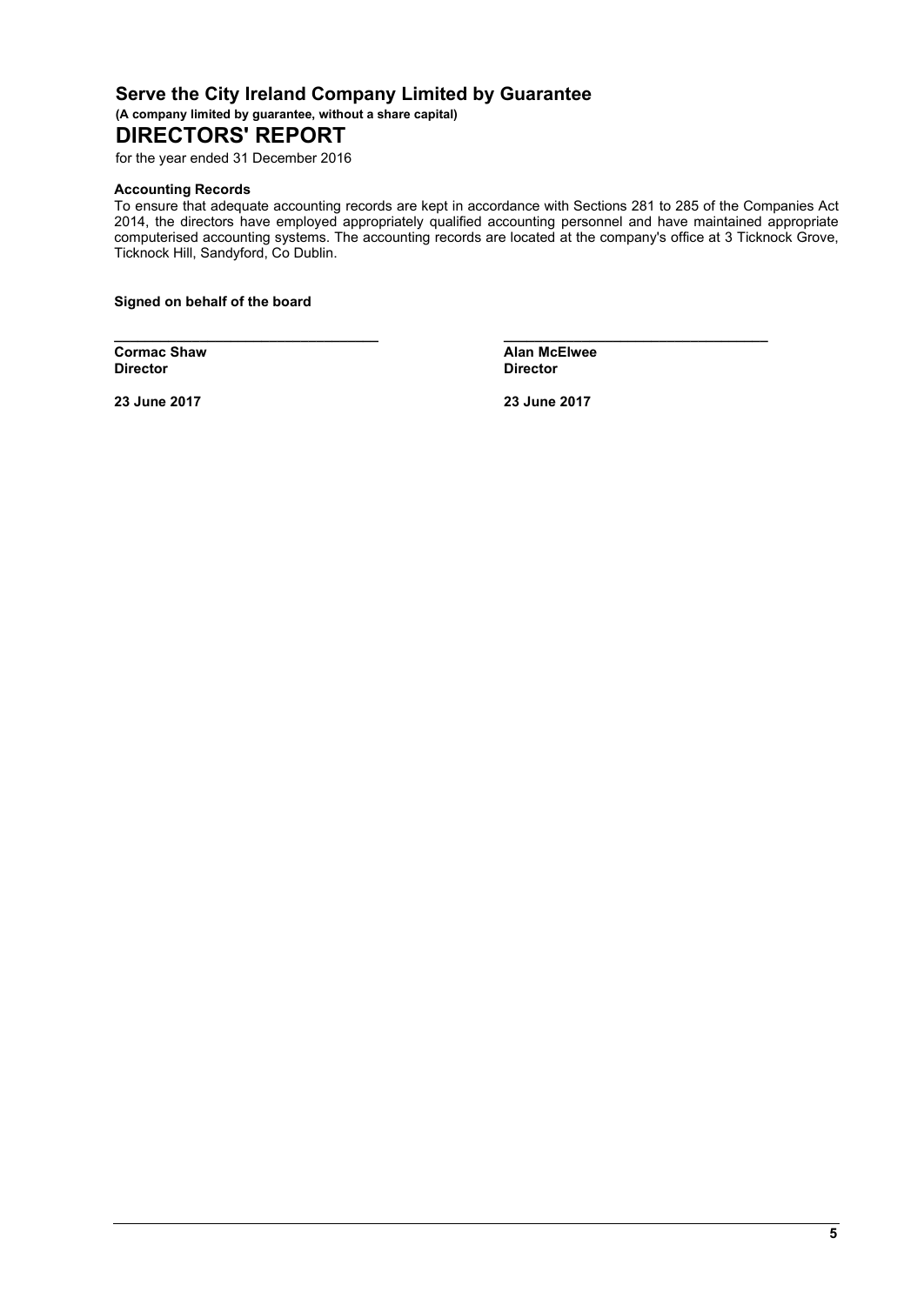**(A company limited by guarantee, without a share capital)**

# **DIRECTORS' RESPONSIBILITIES STATEMENT**

for the year ended 31 December 2016

The directors are responsible for preparing the Directors' Report and the financial statements in accordance with applicable Irish law and regulations.

Irish company law requires the directors to prepare financial statements for each financial year. Under the law the directors have elected to prepare the financial statements in accordance with the Companies Act 2014 and FRS 102 "The Financial Reporting Standard applicable in the UK and Republic of Ireland" issued by the Financial Reporting Council. Under company law, the directors must not approve the financial statements unless they are satisfied that they give a true and fair view of the assets, liabilities and financial position of the company as at the financial year end date and of the surplus or deficit of the company for the financial year and otherwise comply with the Companies Act 2014.

In preparing these financial statements, the directors are required to:

- select suitable accounting policies for the company financial statements and then apply them consistently;
- make judgements and estimates that are reasonable and prudent;
- state whether the financial statements have been prepared in accordance with applicable accounting standards, identify those standards, and note the effect and the reasons for any material departure from those standards; and
- prepare the financial statements on the going concern basis unless it is inappropriate to presume that the company will continue in business.

The directors are responsible for ensuring that the company keeps or causes to be kept adequate accounting records which correctly explain and record the transactions of the company, enable at any time the assets, liabilities, financial position and surplus or deficit of the company to be determined with reasonable accuracy and enable them to ensure that the financial statements and directors' report comply with the Companies Act 2014 and enable the financial statements to be audited. They are also responsible for safeguarding the assets of the company and hence for taking reasonable steps for the prevention and detection of fraud and other irregularities.

In so far as the directors are aware:

- there is no relevant audit information (information needed by the company's auditor in connection with preparing the auditor's report) of which the company's auditor is unaware, and
- the directors have taken all the steps that they ought to have taken to make themselves aware of any relevant audit information and to establish that the company's auditor is aware of that information.

**\_\_\_\_\_\_\_\_\_\_\_\_\_\_\_\_\_\_\_\_\_\_\_\_\_\_\_\_\_\_\_\_\_\_ \_\_\_\_\_\_\_\_\_\_\_\_\_\_\_\_\_\_\_\_\_\_\_\_\_\_\_\_\_\_\_\_\_\_**

#### **Signed on behalf of the board**

**Cormac Shaw Alan McElwee Director Director**

**23 June 2017 23 June 2017**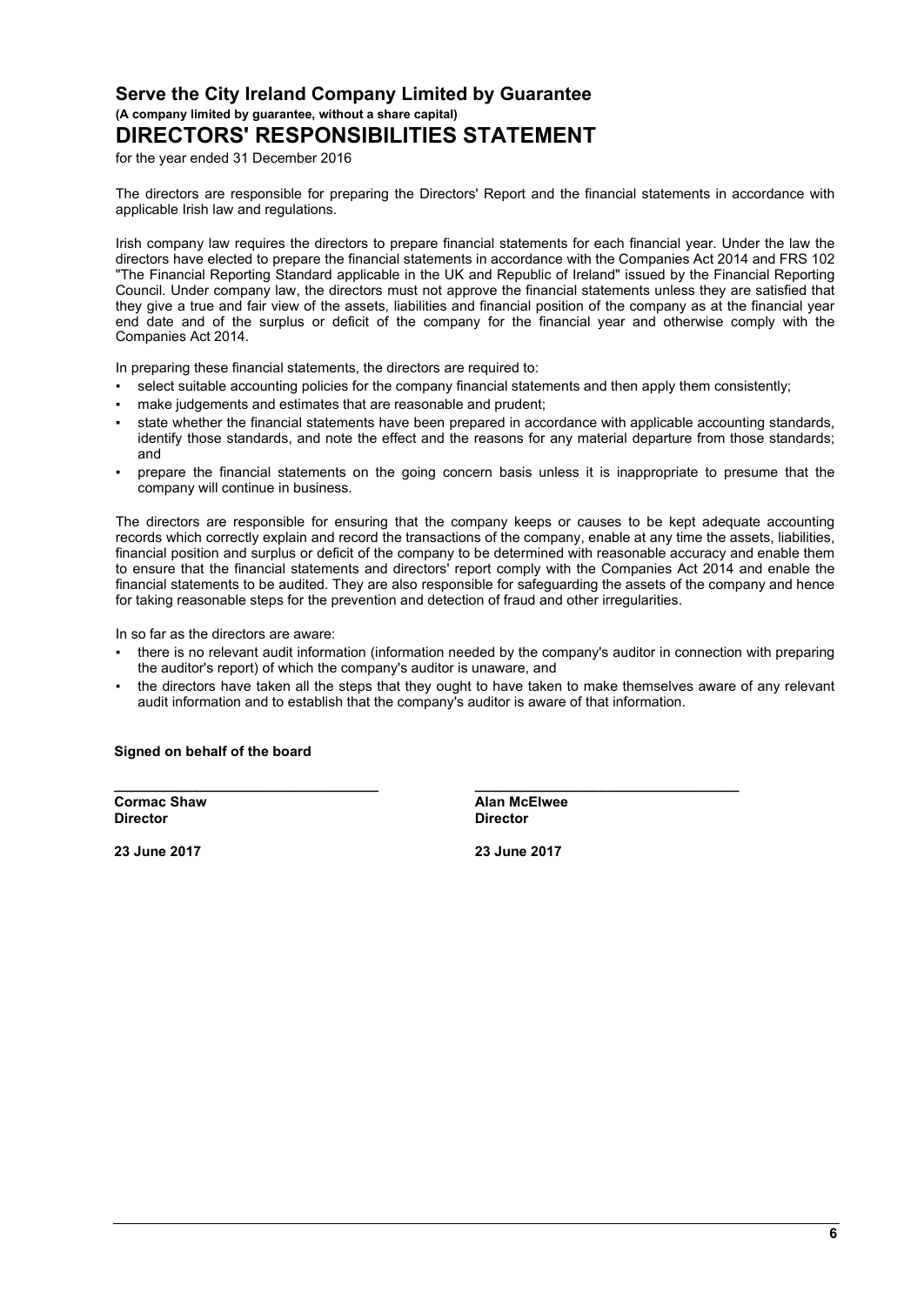# **INDEPENDENT AUDITOR'S REPORT**

### **to the Members of Serve the City Ireland Company Limited by Guarantee**

#### **(A company limited by guarantee, without a share capital)**

We have audited the financial statements of Serve the City Ireland Company Limited by Guarantee for the year ended 31 December 2016 which comprise the Income and Expenditure Account, the Balance Sheet, the Reconciliation of Members' Funds, the Cash Flow Statement, the Accounting Policies and the related notes. The relevant financial reporting framework that has been applied in their preparation is the Companies Act 2014 and FRS 102 "The Financial Reporting Standard applicable in the UK and Republic of Ireland" issued by the Financial Reporting Council.

This report is made solely to the company's members, as a body, in accordance with Section 391 of the Companies Act 2014. Our audit work has been undertaken so that we might state to the company's members those matters we are required to state to them in an auditor's report and for no other purpose. To the fullest extent permitted by law, we do not accept or assume responsibility to anyone other than the company and the company's members as a body, for our audit work, for this report, or for the opinions we have formed.

#### **Respective responsibilities of directors and auditors**

As explained more fully in the Directors' Responsibilities Statement, the directors are responsible for the preparation of the financial statements and for being satisfied that they give a true and fair view and otherwise comply with the Companies Act 2014. Our responsibility is to audit and express an opinion on the financial statements in accordance with Irish law and International Standards on Auditing (UK and Ireland). Those standards require us to comply with the Auditing Practice Board's Ethical Standards for Auditors, including 'APB Ethical Standard - Provisions Available for Small Entities (Revised)', in the circumstances set out in Note 5 to the financial statements.

#### **Scope of the audit of the financial statements**

An audit involves obtaining evidence about the amounts and disclosures in the financial statements sufficient to give reasonable assurance that the financial statements are free from material misstatement, whether caused by fraud or error. This includes an assessment of: whether the accounting policies are appropriate to the company's circumstances and have been consistently applied and adequately disclosed; the reasonableness of significant accounting estimates made by the directors; and the overall presentation of the financial statements. In addition, we read all the financial and non-financial information in the Directors' Report to identify material inconsistencies with the audited financial statements and to identify any information that is apparently materially incorrect based on, or materially inconsistent with, the knowledge acquired by us in the course of performing the audit. If we become aware of any apparent material misstatements or inconsistencies we consider the implications for our report.

#### **Opinion on financial statements**

In our opinion the financial statements:

- give a true and fair view of the assets, liabilities and financial position of the company as at 31 December 2016 and of its surplus for the year then ended; and
- have been properly prepared in accordance with the relevant financial reporting framework and, in particular, the requirements of the Companies Act 2014.

#### **Matters on which we are required to report by the Companies Act 2014.**

- We have obtained all the information and explanations which we consider necessary for the purposes of our audit.
- In our opinion the accounting records of the company were sufficient to permit the financial statements to be readily and properly audited.
- The financial statements are in agreement with the accounting records.
- In our opinion the information given in the Directors' Report is consistent with the financial statements.

#### **Matters on which we are required to report by exception**

We have nothing to report in respect of the provisions in the Companies Act 2014 which require us to report to you if, in our opinion, the disclosures of directors' remuneration and transactions specified by Sections 305 to 312 of the Act are not made.

**Ben Lewis for and on behalf of LEWIS & CO** Chartered Accountants and Registered Auditors 8 Priory Hall **Stillorgan** Co Dublin

**23 June 2017**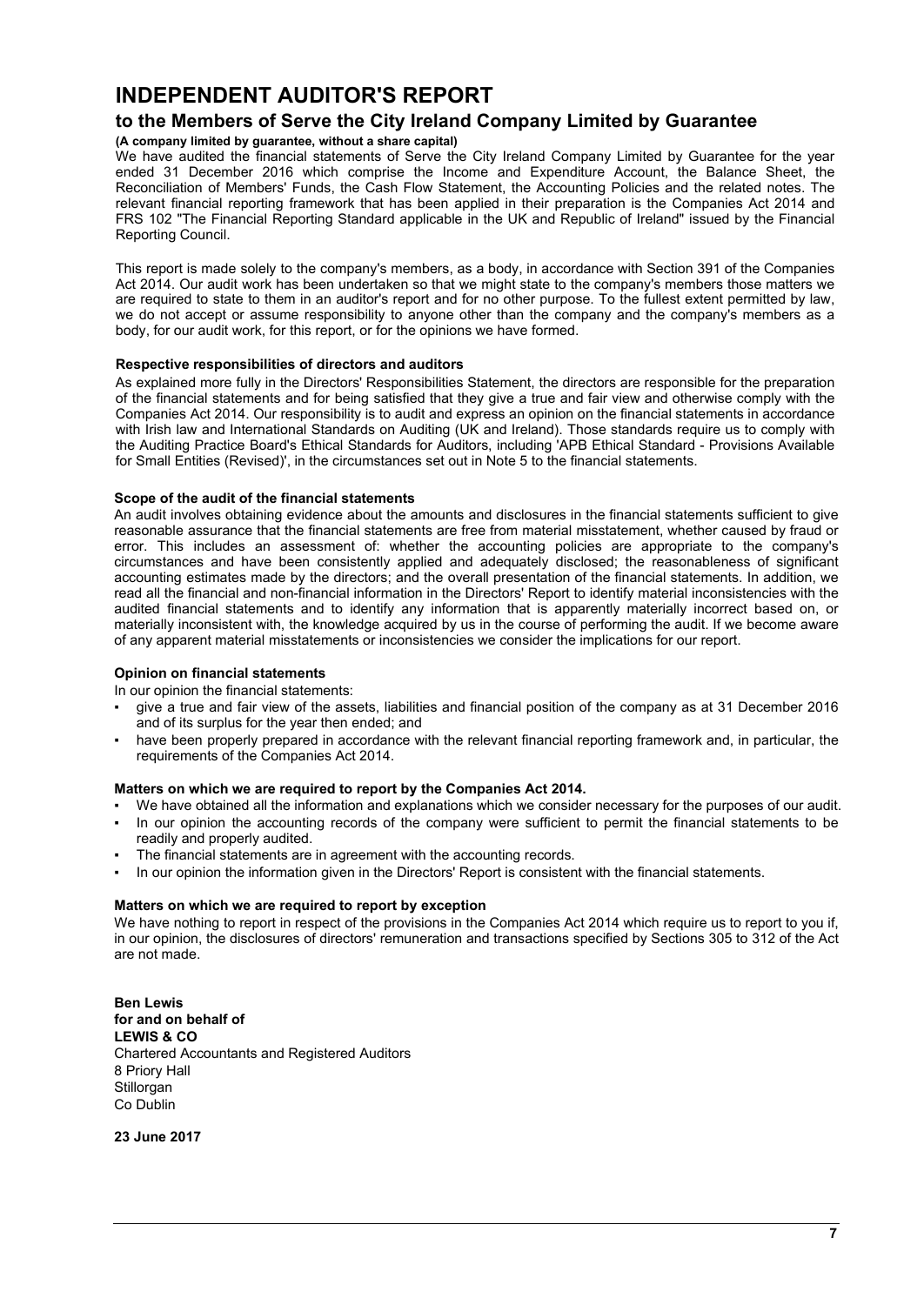**(A company limited by guarantee, without a share capital)**

# **INCOME AND EXPENDITURE ACCOUNT**

for the year ended 31 December 2016

|                                   | <b>Notes</b> | 2016<br>€ | 2015<br>€ |
|-----------------------------------|--------------|-----------|-----------|
| Income                            | 6            | 18,294    | 14,827    |
| <b>Expenditure</b>                |              | (14, 685) | (16, 012) |
| <b>Total Comprehensive Income</b> |              | 3,609     | (1, 185)  |
|                                   |              |           |           |

The company has no recognised gains or losses other than the surplus for the year. The results for the year have been calculated on the historical cost basis. The company's income and expenses all relate to continuing operations.

**\_\_\_\_\_\_\_\_\_\_\_\_\_\_\_\_\_\_\_\_\_\_\_\_\_\_\_\_\_\_\_\_\_\_ \_\_\_\_\_\_\_\_\_\_\_\_\_\_\_\_\_\_\_\_\_\_\_\_\_\_\_\_\_\_\_\_\_\_**

**Approved by the board on 23 June 2017 and signed on its behalf by:**

**Cormac Shaw Alan McElwee**<br> **Alan McElwee**<br> **Director Director Director**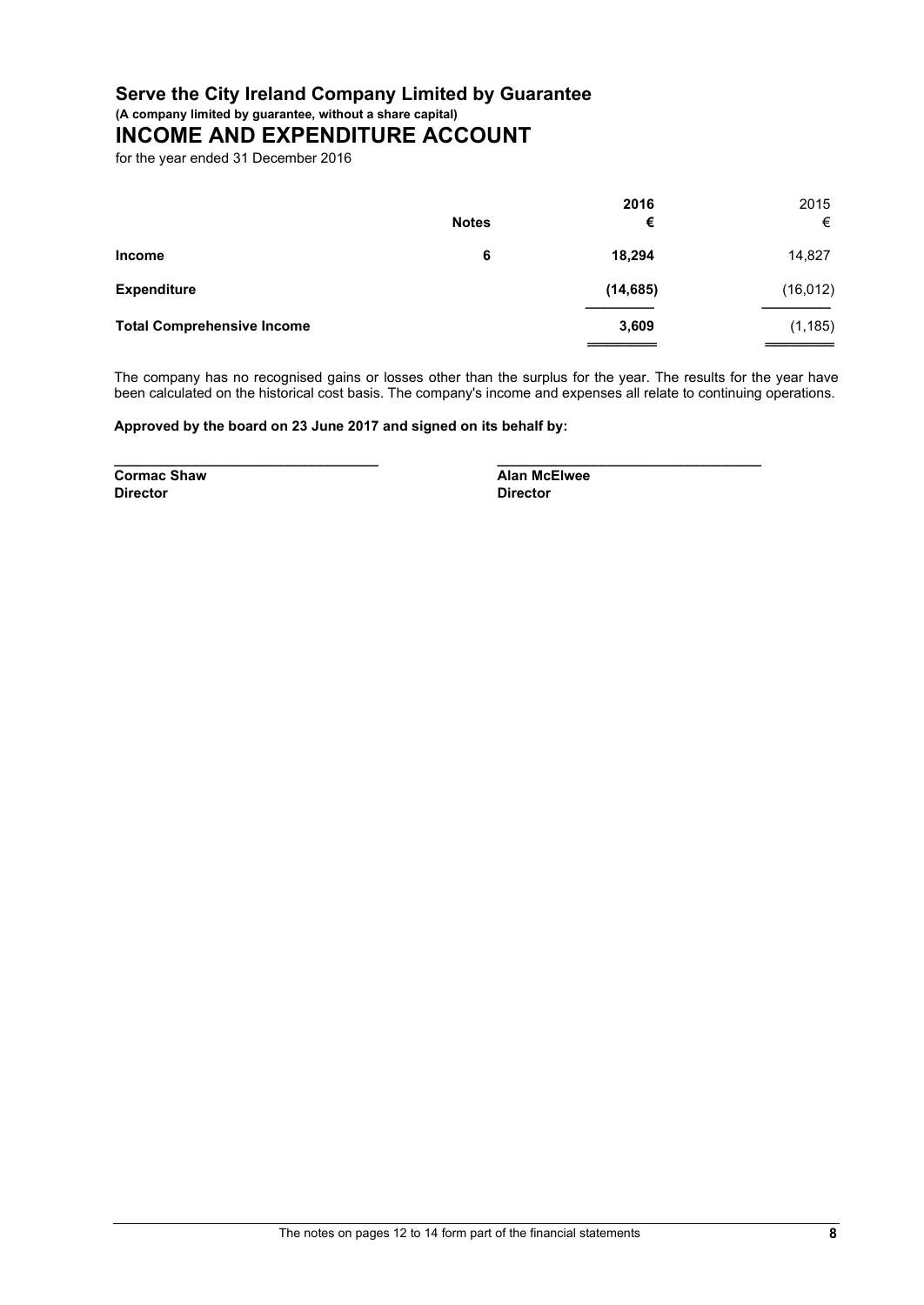**(A company limited by guarantee, without a share capital)**

# **BALANCE SHEET**

as at 31 December 2016

|                                                |              | 2016    | 2015  |
|------------------------------------------------|--------------|---------|-------|
|                                                | <b>Notes</b> | €       | €     |
| <b>Current Assets</b>                          |              |         |       |
| <b>Debtors</b>                                 | 7            | 703     | 668   |
| Cash and cash equivalents                      |              | 8,281   | 4,626 |
|                                                |              | 8,984   | 5,294 |
| Creditors: Amounts falling due within one year | 8            | (1,004) | (923) |
| <b>Net Current Assets</b>                      |              | 7,980   | 4,371 |
| <b>Total Assets less Current Liabilities</b>   |              | 7,980   | 4,371 |
| <b>Reserves</b>                                |              |         |       |
| Income and expenditure account                 |              | 7,980   | 4,371 |
| <b>Members' Funds</b>                          |              | 7,980   | 4,371 |
|                                                |              |         |       |

**Approved by the board on 23 June 2017 and signed on its behalf by:**

**Director Director**

**\_\_\_\_\_\_\_\_\_\_\_\_\_\_\_\_\_\_\_\_\_\_\_\_\_\_\_\_\_\_\_\_ \_\_\_\_\_\_\_\_\_\_\_\_\_\_\_\_\_\_\_\_\_\_\_\_\_\_\_\_\_\_\_\_ Cormac Shaw Cormac Shaw Alan McElwee Director**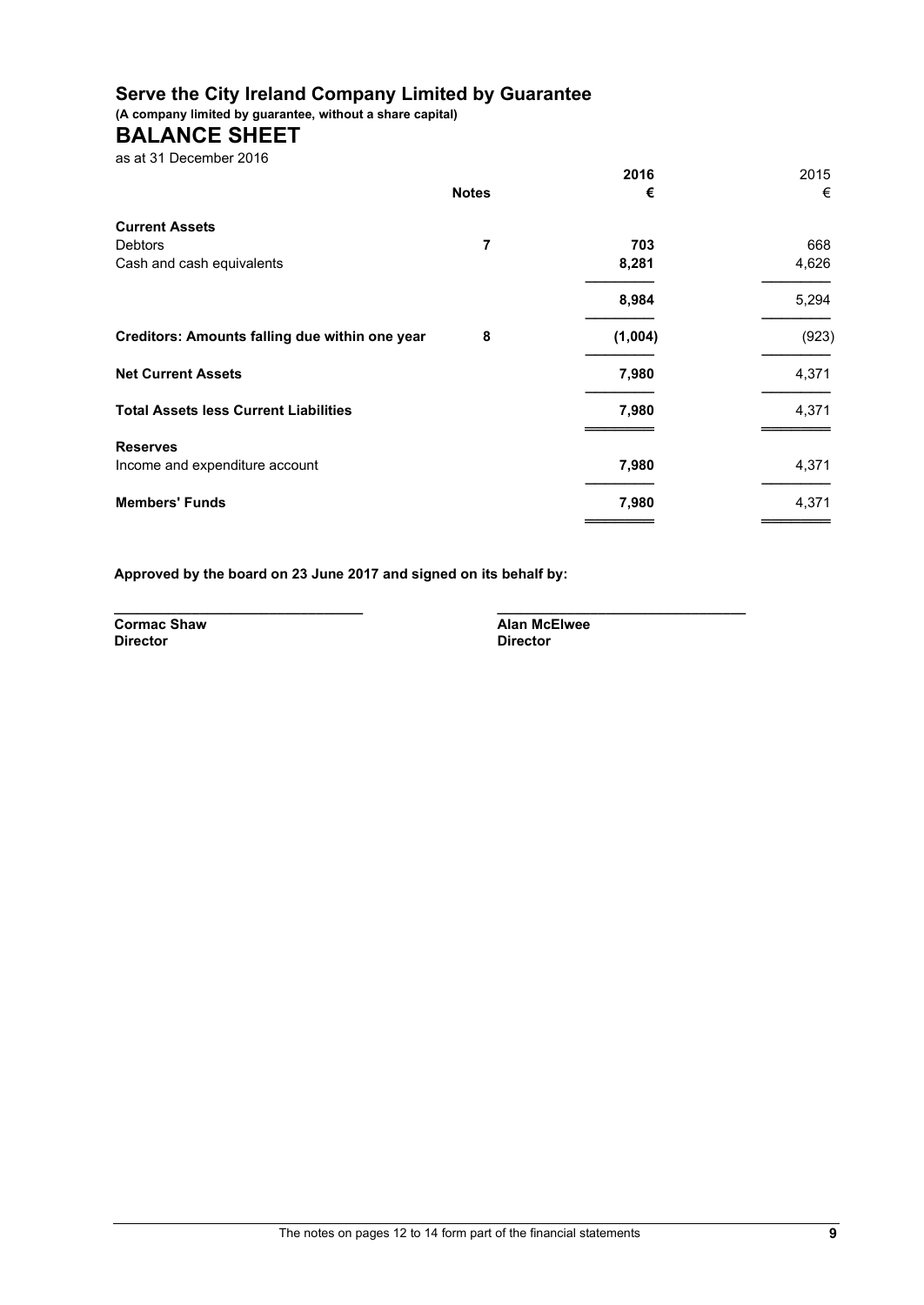**(A company limited by guarantee, without a share capital)**

# **RECONCILIATION OF MEMBERS' FUNDS**

as at 31 December 2016

|                      | <b>Retained</b><br>surplus | <b>Total</b> |
|----------------------|----------------------------|--------------|
|                      | €                          | €            |
| At 1 January 2015    | 5,556                      | 5,556        |
| Deficit for the year | (1, 185)                   | (1, 185)     |
| At 31 December 2015  | 4,371                      | 4,371        |
| Surplus for the year | 3,609                      | 3,609        |
| At 31 December 2016  | 7,980                      | 7,980        |
|                      |                            |              |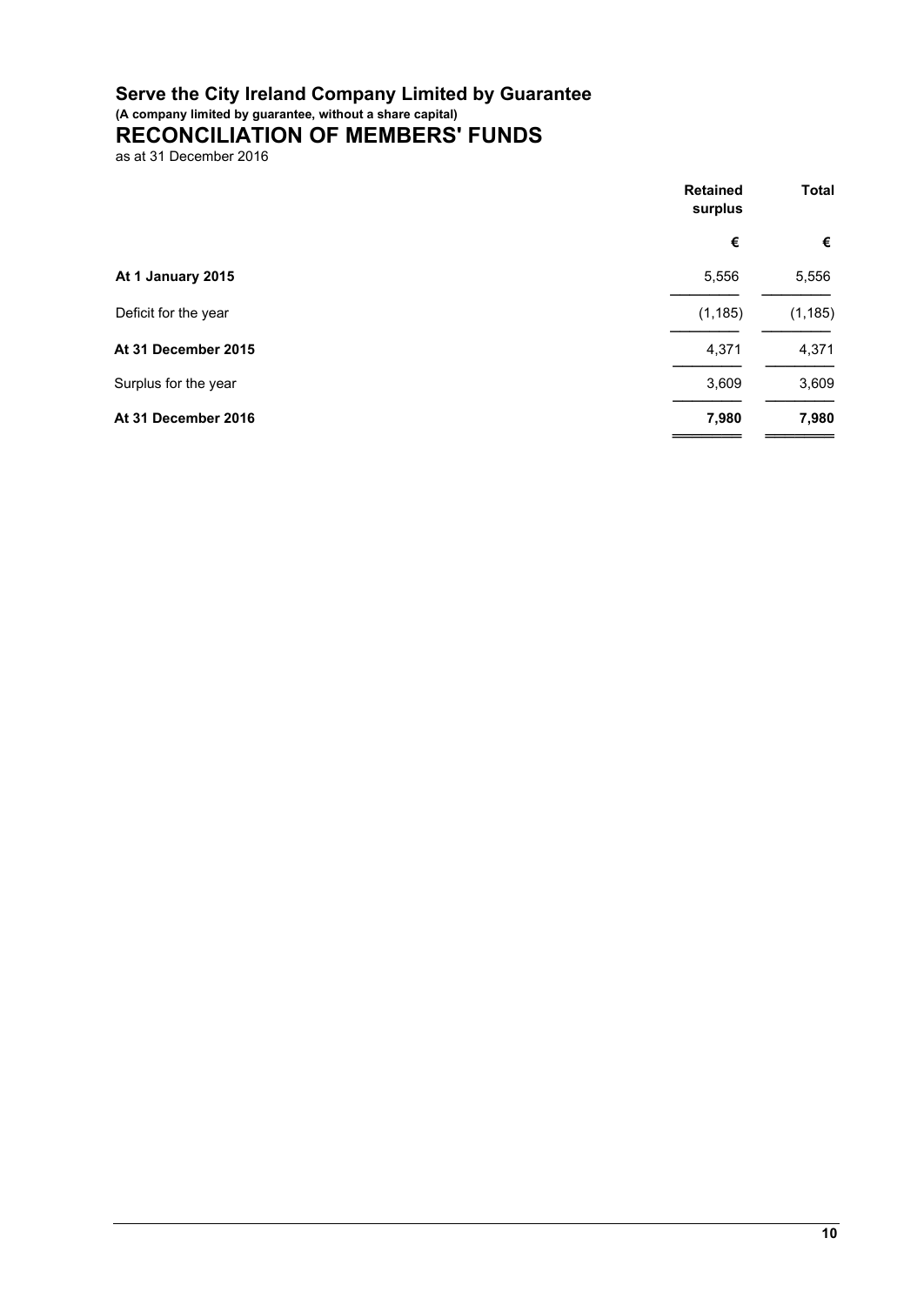**(A company limited by guarantee, without a share capital)**

# **CASH FLOW STATEMENT**

for the year ended 31 December 2016

|                                                          |              | 2016  | 2015     |
|----------------------------------------------------------|--------------|-------|----------|
|                                                          | <b>Notes</b> | €     | €        |
| Cash flows from operating activities                     |              |       |          |
| Surplus/(deficit) for the year                           |              | 3,609 | (1, 185) |
|                                                          |              | 3,609 | (1, 185) |
| Movements in working capital:                            |              |       |          |
| Movement in debtors                                      |              | (35)  | (62)     |
| Movement in creditors                                    |              | 81    |          |
| Cash generated from/(used in) operations                 |              | 3,655 | (1, 247) |
| Net increase/(decrease) in cash and cash equivalents     |              | 3,655 | (1,247)  |
| Cash and cash equivalents at beginning of financial year |              | 4,626 | 5,873    |
| Cash and cash equivalents at end of financial year       | 11           | 8,281 | 4,626    |
|                                                          |              |       |          |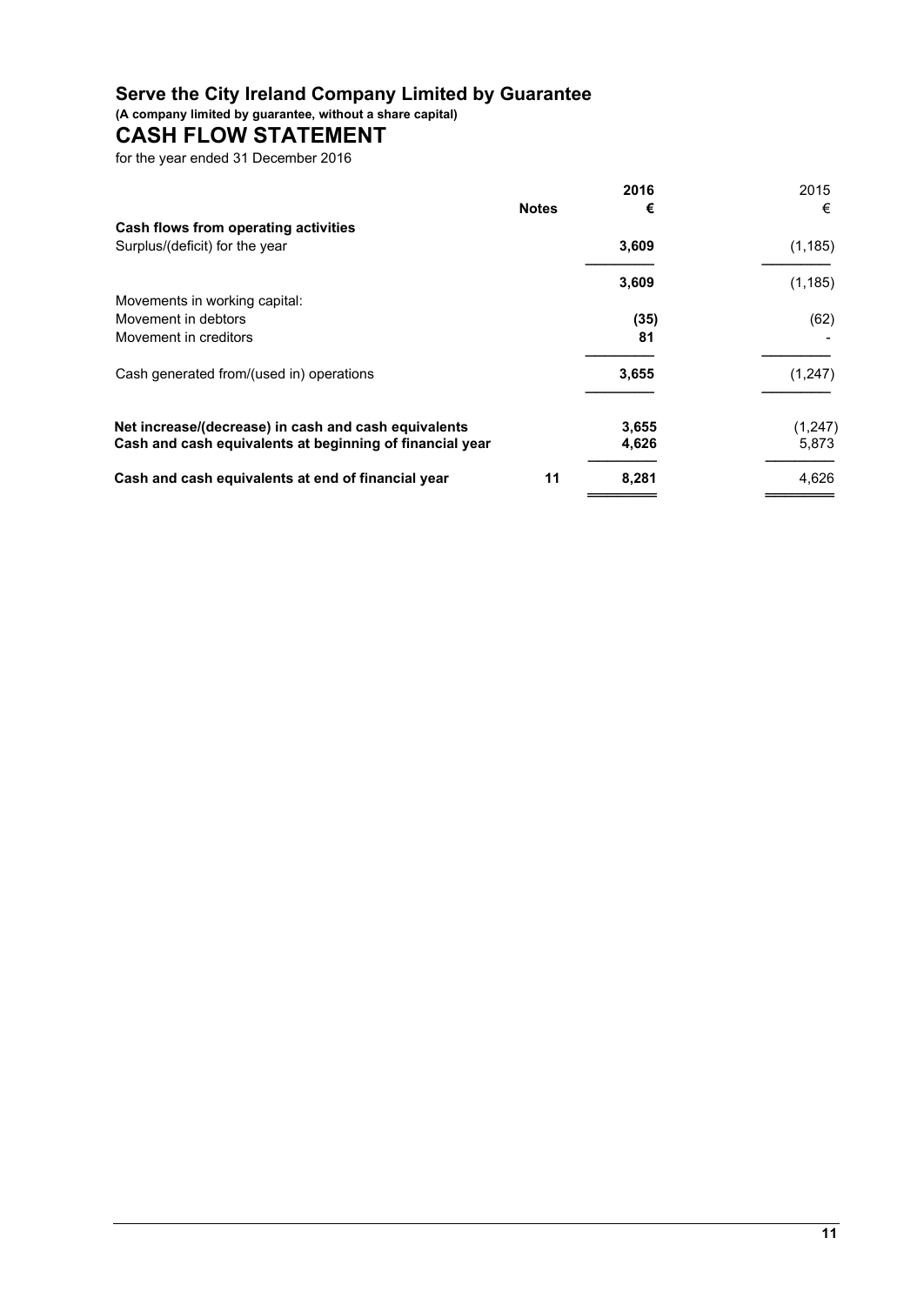**(A company limited by guarantee, without a share capital)**

# **NOTES TO THE FINANCIAL STATEMENTS**

for the year ended 31 December 2016

#### **1. GENERAL INFORMATION**

Serve the City Ireland Company Limited by Guarantee is a company limited by guarantee incorporated in the Republic of Ireland. 3 Ticknock Grove, Ticknock Hill, Sandyford, Co Dublin, is the registered office, which is also the principal place of business of the company. The nature of the company's operations and its principal activities are set out in the Directors' Report. The financial statements have been presented in Euro  $(\epsilon)$  which is also the functional currency of the company.

#### **2. ACCOUNTING POLICIES**

The following accounting policies have been applied consistently in dealing with items which are considered material in relation to the company's financial statements.

#### **Statement of compliance**

The financial statements of the company for the year ended 31 December 2016 have been prepared on the going concern basis and in accordance with generally accepted accounting principles in Ireland and Irish statute comprising the Companies Act 2014 and in accordance with the Financial Reporting Standard applicable in the United Kingdom and the Republic of Ireland (FRS 102) issued by the Financial Reporting Council.. There have been no transitional adjustments made.

#### **Basis of preparation**

The financial statements have been prepared on the going concern basis and in accordance with the historical cost convention except for certain properties and financial instruments that are measured at revalued amounts or fair values, as explained in the accounting policies below. Historical cost is generally based on the fair value of the consideration given in exchange for assets. The financial reporting framework that has been applied in their preparation is the Companies Act 2014 and FRS 102 "The Financial Reporting Standard applicable in the UK and Republic of Ireland" issued by the Financial Reporting Council.

#### **Income**

Turnover comprises of donations, fundraisers, and contributions from volunteers and clients and is recognised when received.

#### **Transition to FRS 102**

Prior to 1 January 2014 the company prepared its financial statements under previously extant Irish GAAP. From 1 January 2015, the company has presented its annual financial statements in accordance with FRS  $102.$ 

The comparative figures in respect of the 2014 financial statements have been restated to reflect the company's adoption of FRS102 from the date of transition at 1 January 2014.

Set out below are the changes in accounting policies which reconcile profit for the financial year ended 31 December 2014 and the total equity as at 1 January 2014 and 31 December 2014 between Irish GAAP as previously reported and FRS 102.

In preparing this financial information, the company has applied certain exceptions and exemptions from full retrospective application of FRS 102 as noted below.

#### **FRS 102 Adjustments**

The reconciliation of the income and expenditure prepared in accordance with the Irish GAAP and in accordance with FRS 102 for the year ended 31 December 2014 and the reconciliation of the amount of total equity at 31 December 2014 has not changed.

There are no transitionary changes and no adjustments were required.

#### **Trade and other debtors**

Trade and other debtors are initially recognised at fair value and thereafter stated at amortised cost using the effective interest method less impairment losses for bad and doubtful debts except where the effect of discounting would be immaterial. In such cases the receivables are stated at cost less impairment losses for bad and doubtful debts.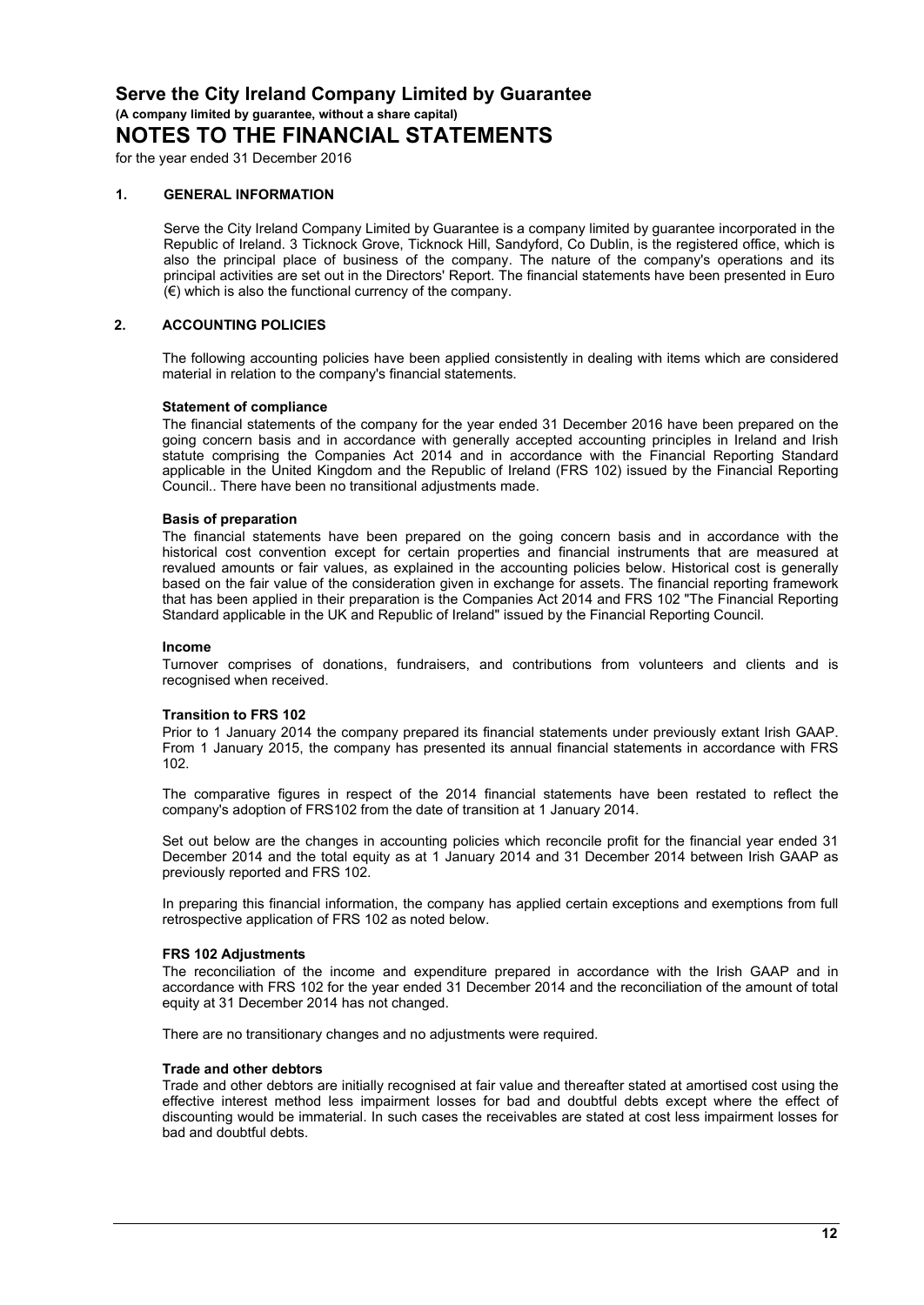**(A company limited by guarantee, without a share capital)**

# **NOTES TO THE FINANCIAL STATEMENTS**

for the year ended 31 December 2016

#### **Trade and other creditors**

Trade and other creditors are initially recognised at fair value and thereafter stated at amortised cost using the effective interest rate method, unless the effect of discounting would be immaterial, in which case they are stated at cost.

#### **Taxation**

The company has been granted charitable tax exemption under Section 207 and 208 of the Tax Consolidation Act 1997, its registered CHY number is 19323.

#### **Foreign currencies**

Monetary assets and liabilities denominated in foreign currencies are translated at the rates of exchange ruling at the Balance Sheet date. Non-monetary items that are measured in terms of historical cost in a foreign currency are translated at the rates of exchange ruling at the date of the transaction. Non-monetary items that are measured at fair value in a foreign currency are translated using the exchange rates at the date when the fair value was determined. The resulting exchange differences are dealt with in the Income and Expenditure Account.

#### **3. SIGNIFICANT ACCOUNTING JUDGEMENTS AND KEY SOURCES OF ESTIMATION UNCERTAINTY**

The preparation of these financial statements requires management to make judgements, estimates and assumptions that affect the application of policies and reported amounts of assets and liabilities.

The estimates and associated assumptions are based on historical experience and other factors including expectations of future events that are considered to be relevant, and are reviewed on an ongoing basis. Actual results may differ from these estimates, believed to be reasonable under the circumstances. None of the estimates and assumptions have a significant risk of causing a material adjustment to the carrying value of assets and liabilities within the next financial year.

In the opinion of the directors there are no judgements or estimates that have had a significant effect on amounts recognised in the financial statements.

#### **4. DEPARTURE FROM COMPANIES ACT 2014 PRESENTATION**

The directors have elected to present an Income and Expenditure Account instead of a Profit and Loss Account in these financial statements as this company is a not-for-profit entity.

#### **5. PROVISIONS AVAILABLE FOR SMALL ENTITIES**

In common with many other businesses of our size and nature, we use our auditors to prepare and submit tax returns to the Revenue and to assist with the preparation of the financial statements.

#### **6. INCOME**

The income for the year has been derived from:-

| 2016<br>€ | 2015<br>€ |  |
|-----------|-----------|--|
| 10,854    | 13,989    |  |
| 190       | 838       |  |
| 7,250     | $\,$      |  |
| 18.294    | 14,827    |  |
|           |           |  |

The whole of the company's income is attributable to its market in the Republic of Ireland and is derived from the principal activity of serving the community

| 7. | <b>DEBTORS</b>                 | 2016 | 2015<br>⊭ |
|----|--------------------------------|------|-----------|
|    | Prepayments and accrued income | 703  | 668       |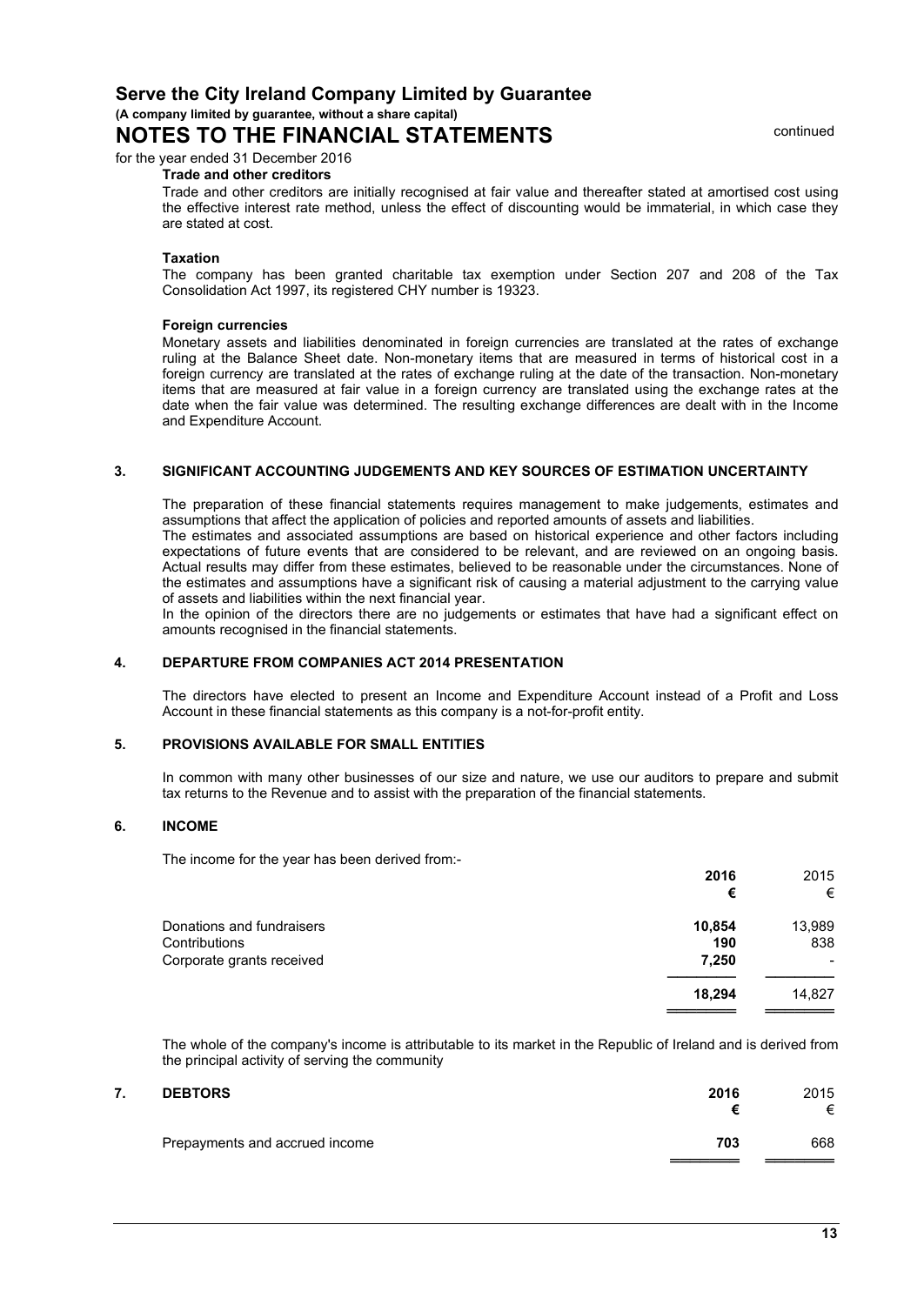**(A company limited by guarantee, without a share capital)**

**NOTES TO THE FINANCIAL STATEMENTS** 

for the year ended 31 December 2016

| 8. | <b>CREDITORS</b><br>Amounts falling due within one year | 2016  | 2015<br>⊭ |  |
|----|---------------------------------------------------------|-------|-----------|--|
|    | Accruals                                                | 1.004 | 923       |  |

#### **9. STATUS**

The liability of the members is limited.

Every member of the company undertakes to contribute to the assets of the company in the event of its being wound up while they are members or within one year thereafter for the payment of the debts and liabilities of the company contracted before they ceased to be members and the costs, charges and expenses of winding up and for the adjustment of the rights of the contributors among themselves such amount as may be required, not exceeding € 2.

#### **10. POST-BALANCE SHEET EVENTS**

There have been no significant events affecting the company since the year-end.

## **11. CASH AND CASH EQUIVALENTS 2016** 2015

Cash and bank balances **8,281** 4,626 ═══════ ═══════

#### **12. APPROVAL OF FINANCIAL STATEMENTS**

The financial statements were approved and authorised for issue by the board of directors on 23 June 2017.

**€** €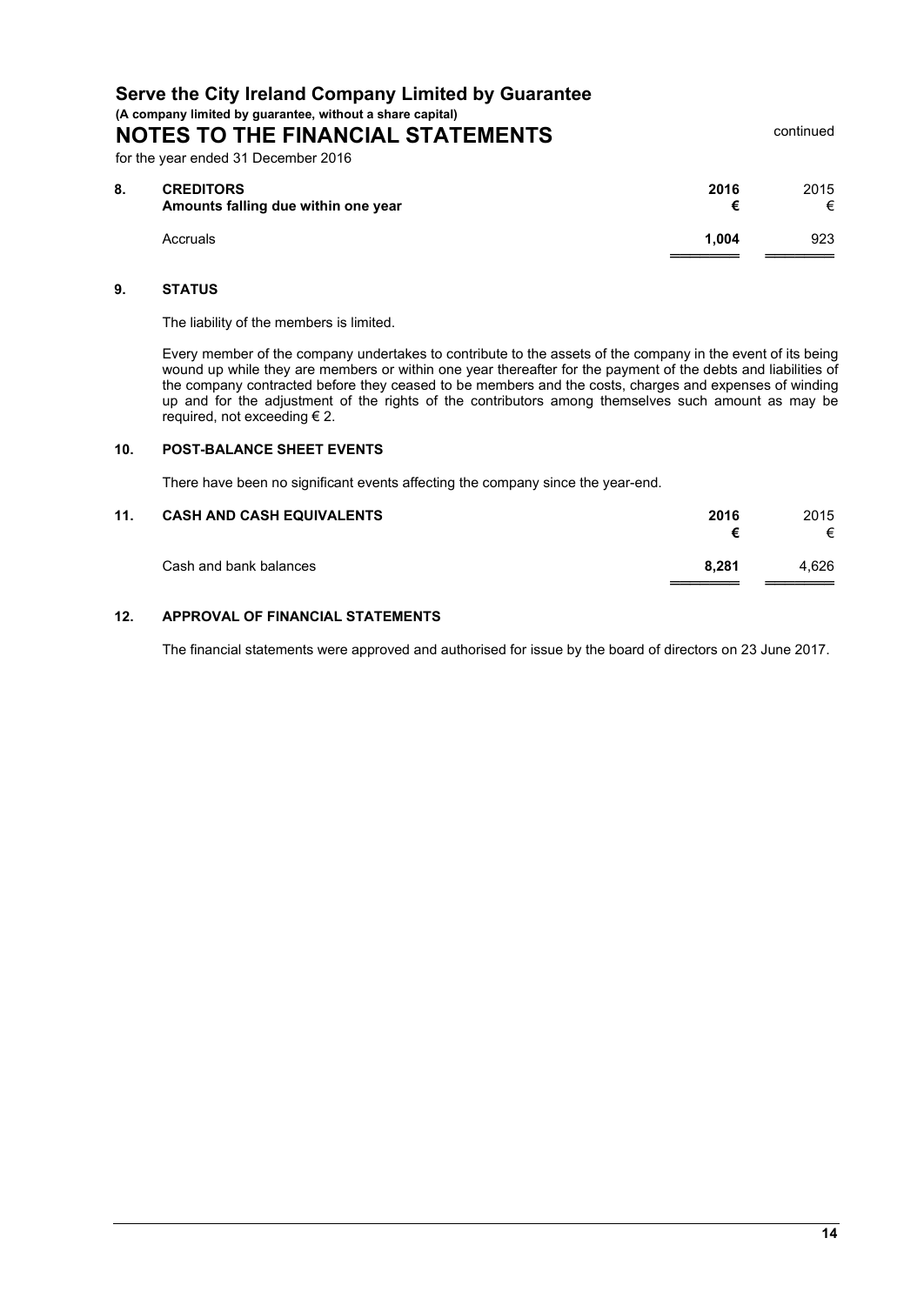## **SERVE THE CITY IRELAND COMPANY LIMITED BY GUARANTEE**

**(A company limited by guarantee, without a share capital)**

### **SUPPLEMENTARY INFORMATION**

### **RELATING TO THE FINANCIAL STATEMENTS**

# **FOR THE YEAR ENDED 31 DECEMBER 2016**

# **NOT COVERED BY THE REPORT OF THE AUDITORS**

### **THE FOLLOWING PAGES DO NOT FORM PART OF THE AUDITED FINANCIAL STATEMENTS**